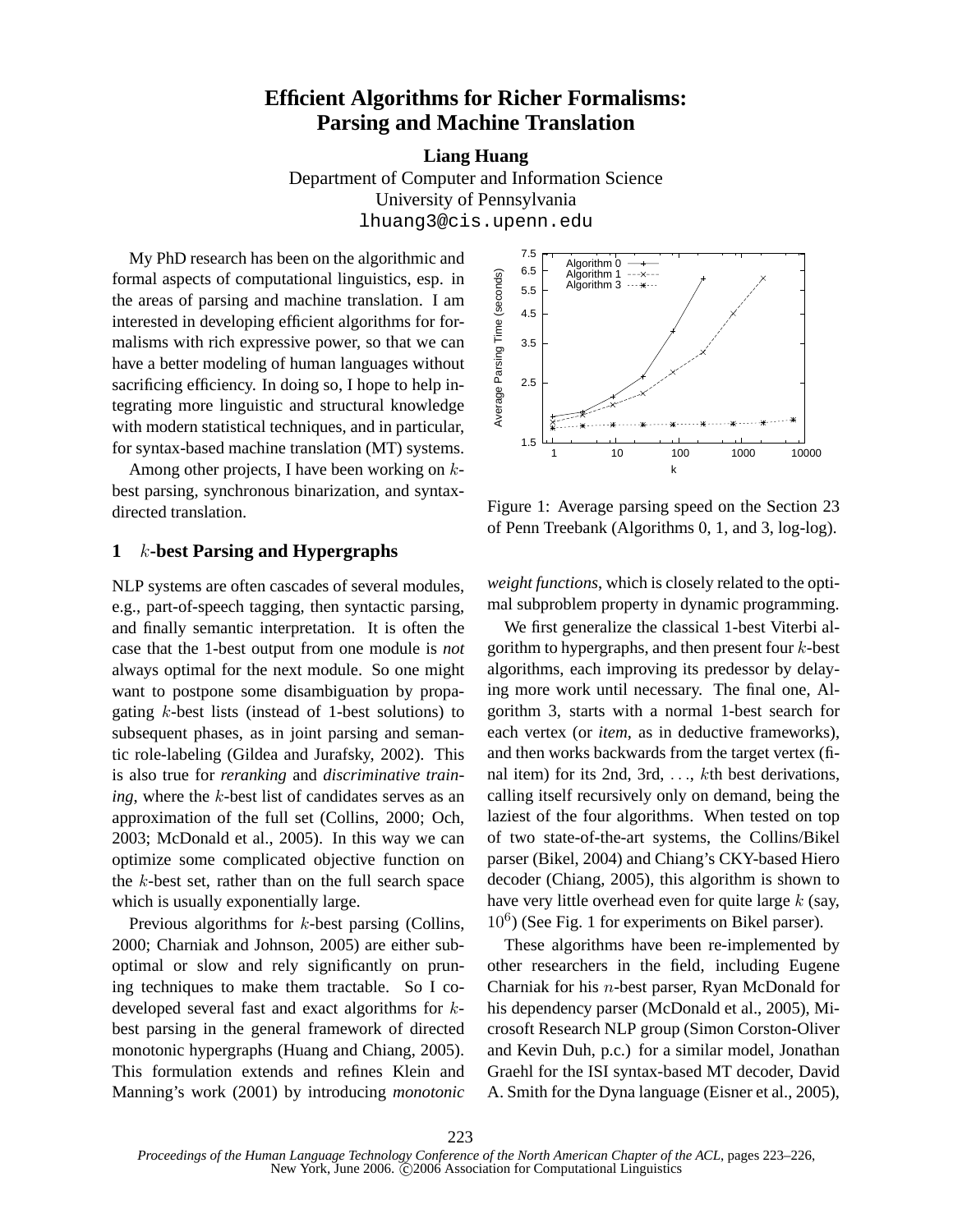and Jonathan May for ISI's tree automata package Tiburon. All of these experiments confirmed the findings in our work.

# **2 Synchronous Binarization for MT**

Machine Translation has made very good progress in recent times, especially, the so-called "phrasebased" statistical systems (Och and Ney, 2004). In order to take a substantial next-step it will be necessary to incorporate several aspects of syntax. Many researchers have explored syntax-based methods, for instance, Wu (1996) and Chiang (2005) both uses binary-branching synchronous context-free grammars (SCFGs). However, to be more expressive and flexible, it is often easier to start with a general SCFG or tree-transducer (Galley et al., 2004). In this case, *binarization* of the input grammar is required for the use of the CKY algorithm (in order to get cubic-time complexity), just as we convert a CFG into the Chomsky Normal Form (CNF) for monolingual parsing. For synchronous grammars, however, different binarization schemes may result in very different-looking chart items that greatly affect decoding efficiency. For example, consider the following SCFG rule:

(1)  $S \to NP^{(1)} VP^{(2)} PP^{(3)}$ ,  $NP^{(1)} PP^{(3)} VP^{(2)}$ 

We can binarize it either left-to-right or right-to-left:

$$
\begin{array}{ccc}\nS \to & V_{\text{NP-PP}} \text{ VP} & S \to & \text{NP } V_{\text{PP-VP}} \\
V_{\text{NP-PP}} \to & \text{NP PP} & \text{or} & V_{\text{PP-VP}} \to & \text{PP VP}\n\end{array}
$$

The intermediate symbols (e.g.  $V_{PP-VP}$ ) are called *virtual nonterminals*. We would certainly prefer the right-to-left binarization because the virtual nonterminal has consecutive span (see Fig. 2). The left-toright binarization causes discontinuities on the target side, which results in an exponential time complexity when decoding with an integrated  $n$ -gram model.

We develop this intuition into a technique called *synchronous binarization* (Zhang et al., 2006) which binarizes a synchronous production or treetranduction rule on both source and target sides *simultaneously*. It essentially converts an SCFG into an equivalent ITG (the synchronous extension of CNF) if possible. We reduce this problem to the binarization of the permutation of nonterminal symbols between the source and target sides of a synchronous rule and devise a linear-time algorithm



Figure 2: The alignment pattern (left) and alignment matrix (right) of the SCFG rule.

| system                                 | <b>BLEU</b> |
|----------------------------------------|-------------|
| monolingual binarization               | 36.25       |
| synchronous binarization $\vert$ 38.44 |             |

Table 1: Synchronous vs. monolingual binarization in terms of translation quality (BLEU score).

for it. Experiments show that the resulting rule set significantly improves the speed and accuracy over monolingual binarization (see Table 1) in a stateof-the-art syntax-based machine translation system (Galley et al., 2004). We also propose another trick (hook) for further speeding up the decoding with integrated *n*-gram models (Huang et al., 2005).

## **3 Syntax-Directed Translation**

Syntax-directed translation was originally proposed for compiling programming languages (Irons, 1961; Lewis and Stearns, 1968), where the source program is parsed into a syntax-tree that guides the generation of the object code. These translations have been formalized as a synchronous context-free grammar (SCFG) that generates two languages simultaneously (Aho and Ullman, 1972), and equivalently, as a top-down tree-to-string transducer (Gécseg and Steinby, 1984). We adapt this syntaxdirected transduction process to statistical MT by applying stochastic operations at each node of the source-language parse-tree and searching for the best derivation (a sequence of translation steps) that converts the whole tree into some target-language string (Huang et al., 2006).

#### **3.1 Extended Domain of Locality**

From a modeling perspective, however, the structural divergence across languages results in nonisomorphic parse-trees that are not captured by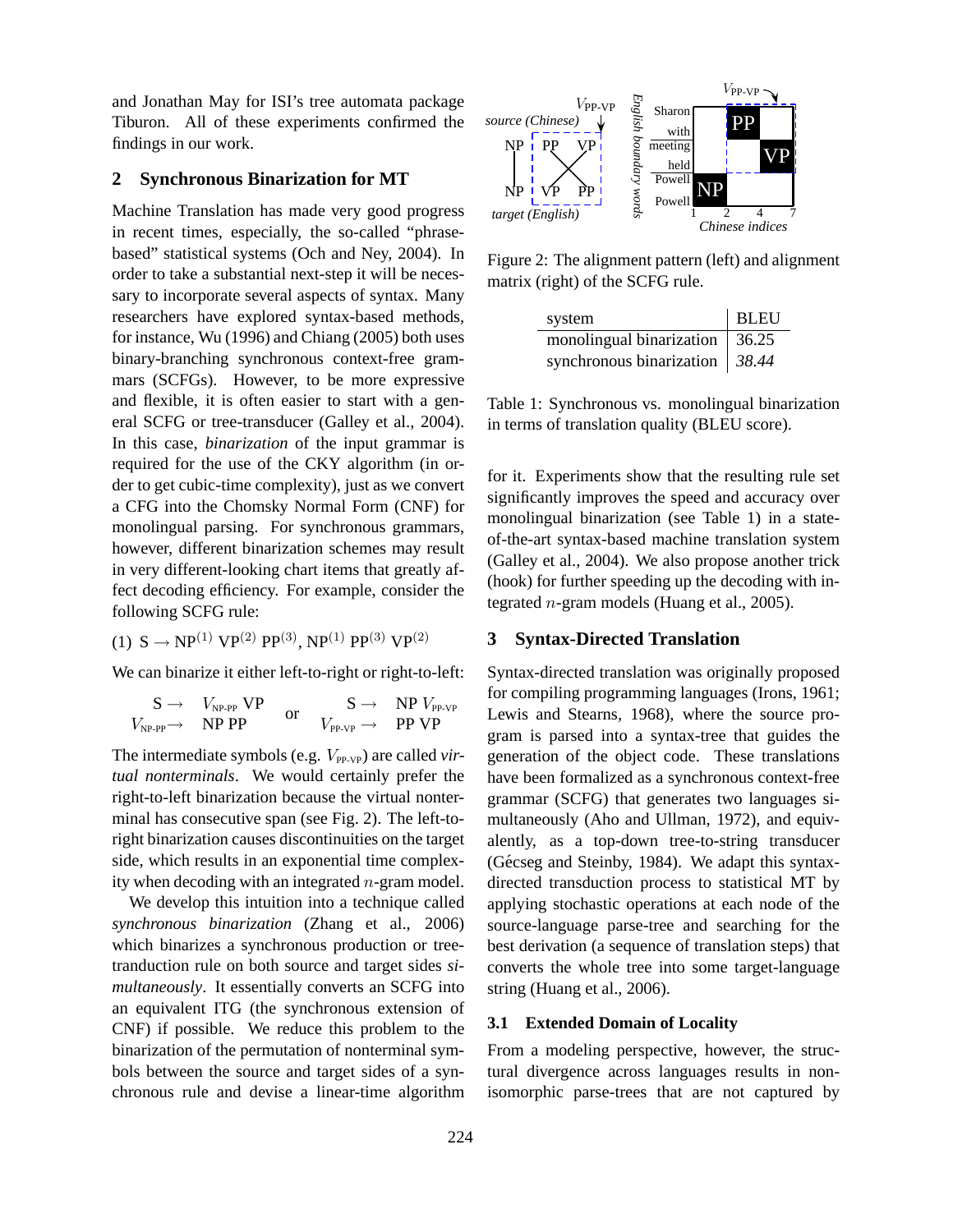SCFGs. For example, the S(VO) structure in English is translated into a VSO order in Arabic, an instance of *complex re-ordering* (Fig. 4).

To alleviate this problem, grammars with richer expressive power have been proposed which can grab larger fragments of the tree. Following Galley et al. (2004), we use an extended tree-to-string transducer (**xRs**) with multi-level left-hand-side (LHS) trees.<sup>1</sup> Since the right-hand-side (RHS) string can be viewed as a flat one-level tree with the same nonterminal root from LHS (Fig. 4), this framework is closely related to STSGs in having extended domain of locality on the source-side except for remaining a CFG on the target-side. These rules can be learned from a parallel corpus using English parsetrees, Chinese strings, and word alignment (Galley et al., 2004).

## **3.2 A Running Example**

Consider the following English sentence and its Chinese translation (note the reordering in the passive construction):

(2) the gunman was killed by the police .

*qiangshou bei* [gunman] [passive] [police] [killed]. *jingfang jibi* ◦

Figure 3 shows how the translator works. The English sentence (a) is first parsed into the tree in (b), which is then recursively converted into the Chinese string in (e) through five steps. First, at the root node, we apply the rule  $r_1$  which preserves the toplevel word-order and translates the English period into its Chinese counterpart:

 $(r_1)$  S  $(x_1:\text{NP-C } x_2:\text{VP PUNC}$  (.)  $) \rightarrow x_1 x_2$ .

Then, the rule  $r_2$  grabs the whole sub-tree for "the gunman" and translates it as a phrase:

 $(r_2)$  NP-C (DT (the) NN (gunman) )  $\rightarrow$  *qiangshou* 

Now we get a "partial Chinese, partial English" sentence "*qiangshou* VP ◦" as shown in Fig. 3 (c). Our recursion goes on to translate the VP sub-tree. Here we use the rule  $r_3$  for the passive construction:

(a) the gunman was killed by the police .



Figure 3: A synatx-directed translation process.



Figure 4: An example of complex re-ordering.

<sup>&</sup>lt;sup>1</sup> we will use LHS and source-side interchangeably (so are RHS and target-side). In accordance with our experiments, we also use English and Chinese as the source and target languages, opposite to the Foreign-to-English convention of Brown et al. (1993).